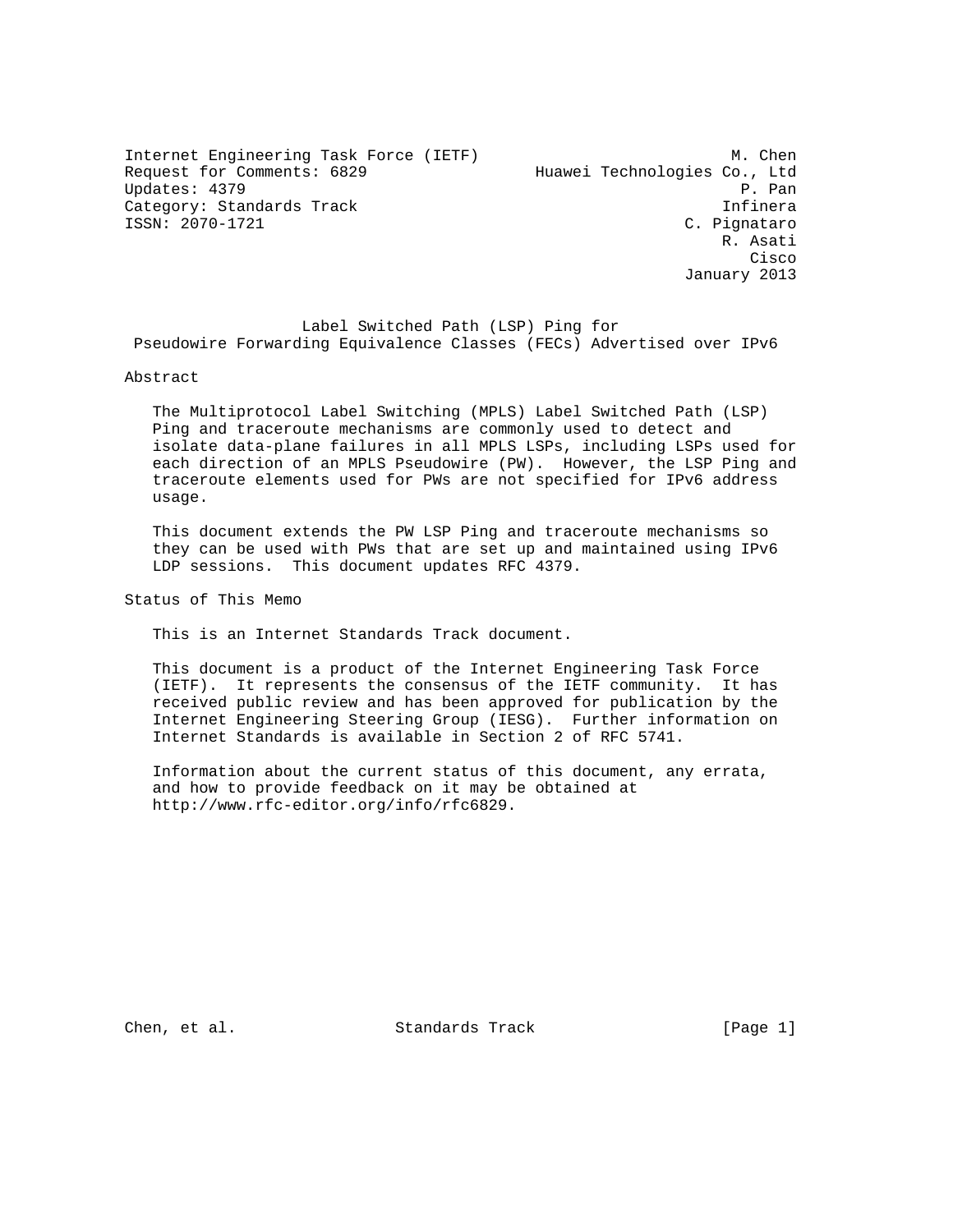## Copyright Notice

 Copyright (c) 2013 IETF Trust and the persons identified as the document authors. All rights reserved.

 This document is subject to BCP 78 and the IETF Trust's Legal Provisions Relating to IETF Documents (http://trustee.ietf.org/license-info) in effect on the date of

 publication of this document. Please review these documents carefully, as they describe your rights and restrictions with respect to this document. Code Components extracted from this document must include Simplified BSD License text as described in Section 4.e of the Trust Legal Provisions and are provided without warranty as described in the Simplified BSD License.

Table of Contents

|              | Introduction $\ldots \ldots \ldots \ldots \ldots \ldots \ldots \ldots \ldots$ |
|--------------|-------------------------------------------------------------------------------|
| 2.1          | Pseudowire IPv4 Target FEC Stack Sub-TLVs 3                                   |
|              | 3. Pseudowire IPv6 Target FEC Stack Sub-TLVs 4                                |
|              |                                                                               |
|              |                                                                               |
|              |                                                                               |
|              |                                                                               |
| რ —          |                                                                               |
|              |                                                                               |
| $\mathsf{R}$ |                                                                               |
| 9            |                                                                               |
|              | 9.1. Normative References 7                                                   |
|              | 9.2. Informative References 7                                                 |

## 1. Introduction

 Multiprotocol Label Switching (MPLS) Label Switched Path (LSP) Ping and traceroute are defined in [RFC4379]. These mechanisms can be used to detect data-plane failures in all MPLS LSPs, including Pseudowires (PWs). However, the PW LSP Ping and traceroute elements are not specified for IPv6 address usage.

 Specifically, the PW Forwarding Equivalence Class (FEC) sub-TLVs for the Target FEC Stack in the LSP Ping and traceroute mechanism are defined only for IPv4 Provider Edge (PE) routers and are not applicable for the case where PEs use IPv6 addresses. Three PW related Target FEC sub-TLVs are currently defined (FEC 128 Pseudowire-Deprecated, FEC 128 Pseudowire-Current, and FEC 129 Pseudowire, see Sections 3.2.8 through 3.2.10 of [RFC4379]). These sub-TLVs contain the source and destination addresses of the LDP session, and currently only an IPv4 LDP session is covered. Despite

Chen, et al. Standards Track [Page 2]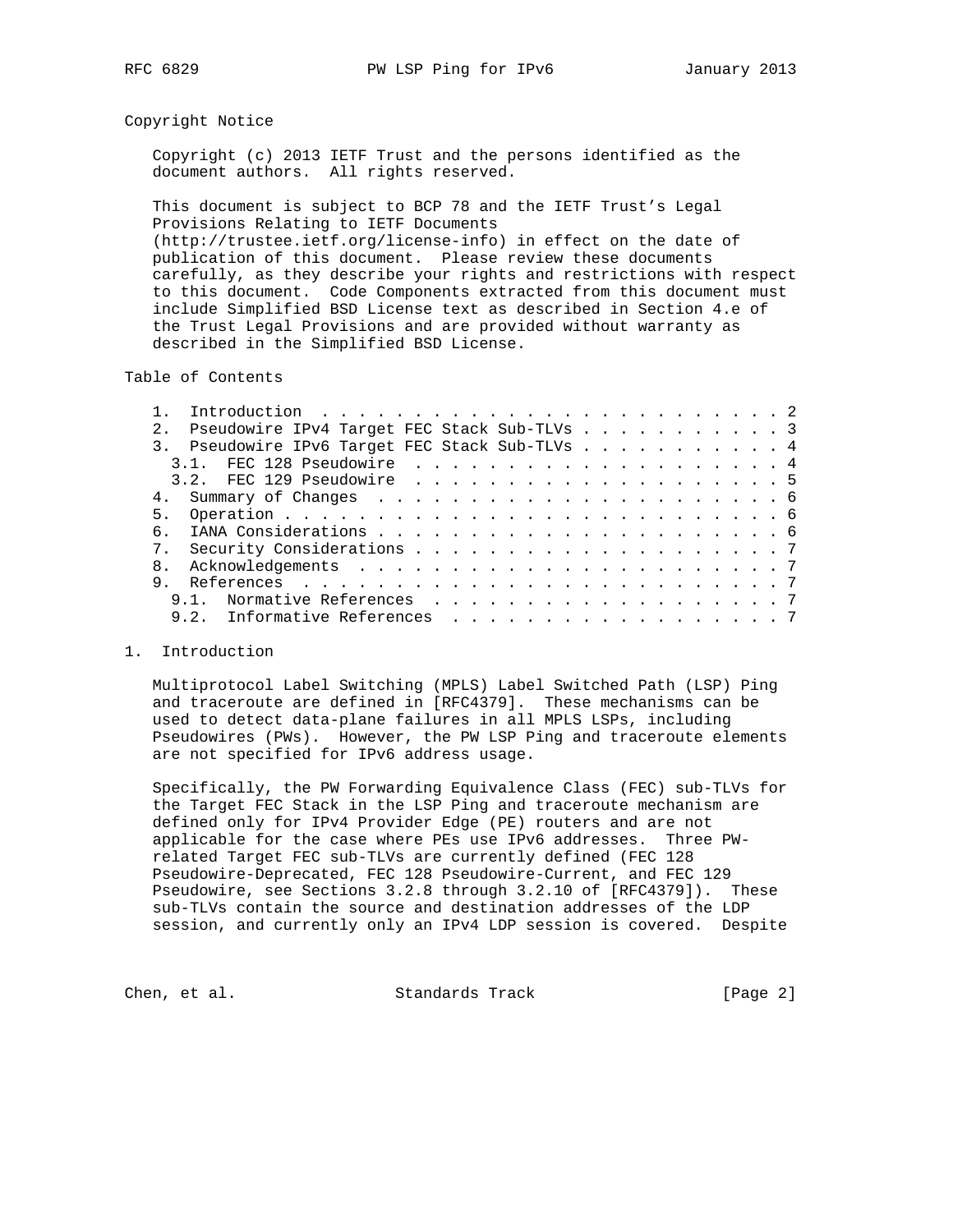the fact that the PE IP address family is not explicit in the sub-TLV definition, this can be inferred indirectly by examining the lengths of the Sender's/Remote PE Address fields or calculating the length of the sub-TLVs (see Section 3.2 of [RFC4379]). When an IPv6 LDP session is used, these existing sub-TLVs cannot be used since the addresses will not fit. Additionally, all other sub-TLVs are defined in pairs, one for IPv4 and another for IPv6, but not the PW sub-TLVs.

 This document updates [RFC4379] to explicitly constrain the existing PW FEC sub-TLVs for IPv4 LDP sessions and extends the PW LSP Ping to IPv6 LDP sessions (i.e., when IPv6 LDP sessions are used to signal the PW, the Sender's and Receiver's IP addresses are IPv6 addresses). This is done by renaming the existing PW sub-TLVs to indicate "IPv4" and also by defining two new Target FEC sub-TLVs (FEC 128 Pseudowire IPv6 sub-TLV and FEC 129 Pseudowire IPv6 sub-TLV) to extend the application of PW LSP Ping and traceroute to IPv6 usage when an IPv6 LDP session [MPLS-LDP] is used to signal the Pseudowire. Note that FEC 128 Pseudowire (Deprecated) is not defined for IPv6 in this document.

 The key words "MUST", "MUST NOT", "REQUIRED", "SHALL", "SHALL NOT", "SHOULD", "SHOULD NOT", "RECOMMENDED", "MAY", and "OPTIONAL" in this document are to be interpreted as described in RFC 2119 [RFC2119].

2. Pseudowire IPv4 Target FEC Stack Sub-TLVs

 This document updates Section 3.2 and Sections 3.2.8 through 3.2.10 of [RFC4379] as follows and as indicated in Sections 4 and 6. This is done to avoid any potential ambiguity and confusion and to clarify that these TLVs carry only IPv4 addresses. Note that the changes are limited to the names of fields; there are no semantic changes.

 Sections 3.2.8 through 3.2.10 of [RFC4379] list the PW sub-TLVs and state:

"FEC 128" Pseudowire (Deprecated)

"FEC 128" Pseudowire

"FEC 129" Pseudowire

These names and titles are now changed to:

"FEC 128" Pseudowire - IPv4 (Deprecated)

"FEC 128" Pseudowire - IPv4

"FEC 129" Pseudowire - IPv4

Chen, et al. Standards Track [Page 3]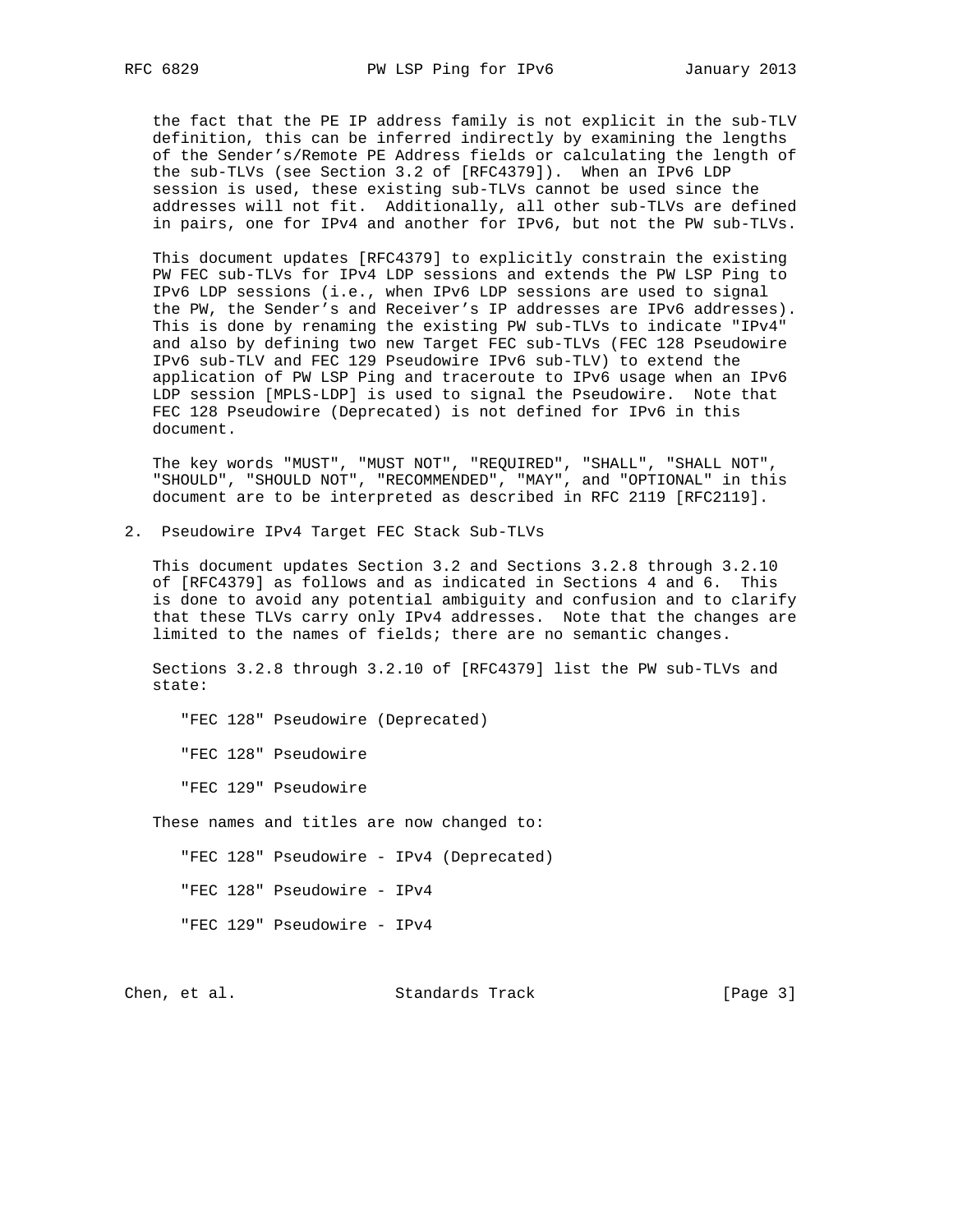Additionally, when referring to the PE addresses, Sections 3.2.8 through 3.2.10 of [RFC4379] state:

Sender's PE Address

Remote PE Address

These are now updated to say:

Sender's PE IPv4 Address

Remote PE IPv4 Address

- 3. Pseudowire IPv6 Target FEC Stack Sub-TLVs
- 3.1. FEC 128 Pseudowire

 The FEC 128 Pseudowire IPv6 sub-TLV has a structure consistent with the FEC 128 Pseudowire sub-TLV as described in Section 3.2.9 of [RFC4379]. The encoding of the FEC 128 Pseudowire IPv6 sub-TLV is as follows:

| 0 1 2 3 4 5 6 7 8 9 0 1 2 3 4 5 6 7 8 9 0 1 2 3 4 5 6 7 8 9 |                          |              |  |
|-------------------------------------------------------------|--------------------------|--------------|--|
|                                                             |                          |              |  |
| FEC 128 PW IPv6 Type                                        |                          | Length       |  |
|                                                             |                          |              |  |
|                                                             | Sender's PE IPv6 Address |              |  |
|                                                             |                          |              |  |
|                                                             | Remote PE IPv6 Address   |              |  |
|                                                             |                          |              |  |
|                                                             | PW ID                    |              |  |
|                                                             |                          |              |  |
| PW Type                                                     |                          | Must Be Zero |  |
|                                                             |                          |              |  |

Figure 1: FEC 128 Pseudowire - IPv6

FEC 128 PW IPv6 Type: 24. 2 octets.

 Length: Defines the length in octets of the value field of the sub- TLV and its value is 38. 2 octets.

 Sender's PE IPv6 Address: The source IP address of the target IPv6 LDP session. 16 octets.

 Remote PE IPv6 Address: The destination IP address of the target IPv6 LDP session. 16 octets.

Chen, et al. Standards Track [Page 4]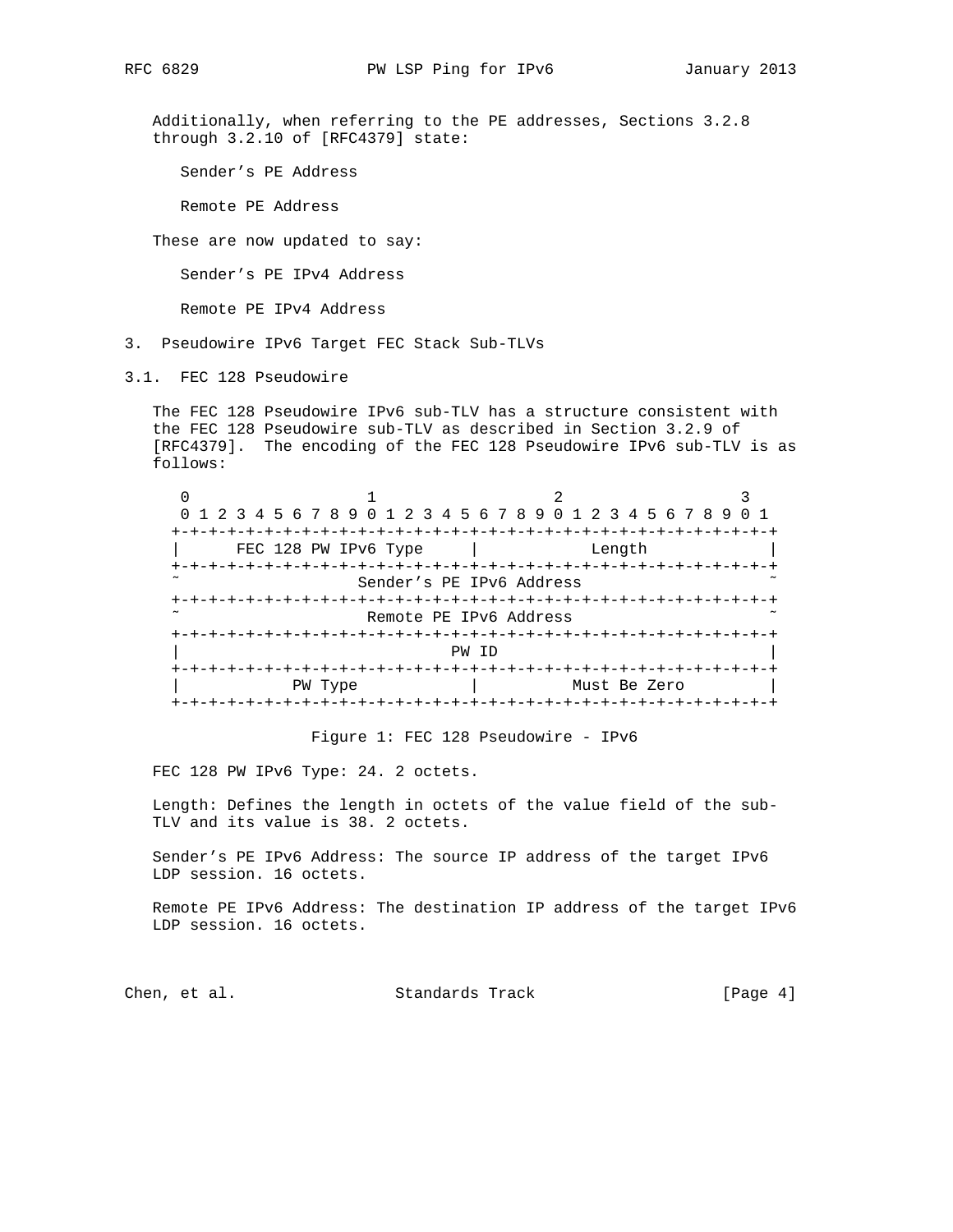PW ID: Same as FEC 128 Pseudowire IPv4 [RFC4379].

PW Type: Same as FEC 128 Pseudowire IPv4 [RFC4379].

3.2. FEC 129 Pseudowire

 The FEC 129 Pseudowire IPv6 sub-TLV has a structure consistent with the FEC 129 Pseudowire sub-TLV as described in Section 3.2.10 of [RFC4379]. The encoding of FEC 129 Pseudowire IPv6 is as follows:

0  $1$   $2$   $3$  0 1 2 3 4 5 6 7 8 9 0 1 2 3 4 5 6 7 8 9 0 1 2 3 4 5 6 7 8 9 0 1 +-+-+-+-+-+-+-+-+-+-+-+-+-+-+-+-+-+-+-+-+-+-+-+-+-+-+-+-+-+-+-+-+ FEC 129 PW IPv6 Type | Length +-+-+-+-+-+-+-+-+-+-+-+-+-+-+-+-+-+-+-+-+-+-+-+-+-+-+-+-+-+-+-+-+ Sender's PE IPv6 Address +-+-+-+-+-+-+-+-+-+-+-+-+-+-+-+-+-+-+-+-+-+-+-+-+-+-+-+-+-+-+-+-+ Remote PE IPv6 Address +-+-+-+-+-+-+-+-+-+-+-+-+-+-+-+-+-+-+-+-+-+-+-+-+-+-+-+-+-+-+-+-+ | PW Type | AGI Type | AGI Length | +-+-+-+-+-+-+-+-+-+-+-+-+-+-+-+-+-+-+-+-+-+-+-+-+-+-+-+-+-+-+-+-+ AGI Value +-+-+-+-+-+-+-+-+-+-+-+-+-+-+-+-+-+-+-+-+-+-+-+-+-+-+-+-+-+-+-+-+ | AII Type | SAII Length | SAII Value +-+-+-+-+-+-+-+-+-+-+-+-+-+-+-+-+-+-+-+-+-+-+-+-+-+-+-+-+-+-+-+-+ SAII Value (continued) +-+-+-+-+-+-+-+-+-+-+-+-+-+-+-+-+-+-+-+-+-+-+-+-+-+-+-+-+-+-+-+-+ | AII Type | TAII Length | TAII Value | +-+-+-+-+-+-+-+-+-+-+-+-+-+-+-+-+-+-+-+-+-+-+-+-+-+-+-+-+-+-+-+-+ TAII Value (continued) +-+-+-+-+-+-+-+-+-+-+-+-+-+-+-+-+-+-+-+-+-+-+-+-+-+-+-+-+-+-+-+-+ | TAII (cont.) | 0-3 octets of zero padding +-+-+-+-+-+-+-+-+-+-+-+-+-+-+-+-+-+-+-+-+-+-+-+-+-+-+-+-+-+-+-+-+

Figure 2: FEC 129 Pseudowire - IPv6

FEC 129 PW IPv6 Type: 25. 2 octets.

 Length: Defines the length in octets of the value field of the sub- TLV. 2 octets

 The length of this TLV is 40 + AGI (Attachment Group Identifier) length + SAII (Source Attachment Individual Identifier) length + TAII (Target Attachment Individual Identifier) length. Padding is used to make the total length a multiple of 4; the length of the padding is not included in the Length field.

Chen, et al. Standards Track [Page 5]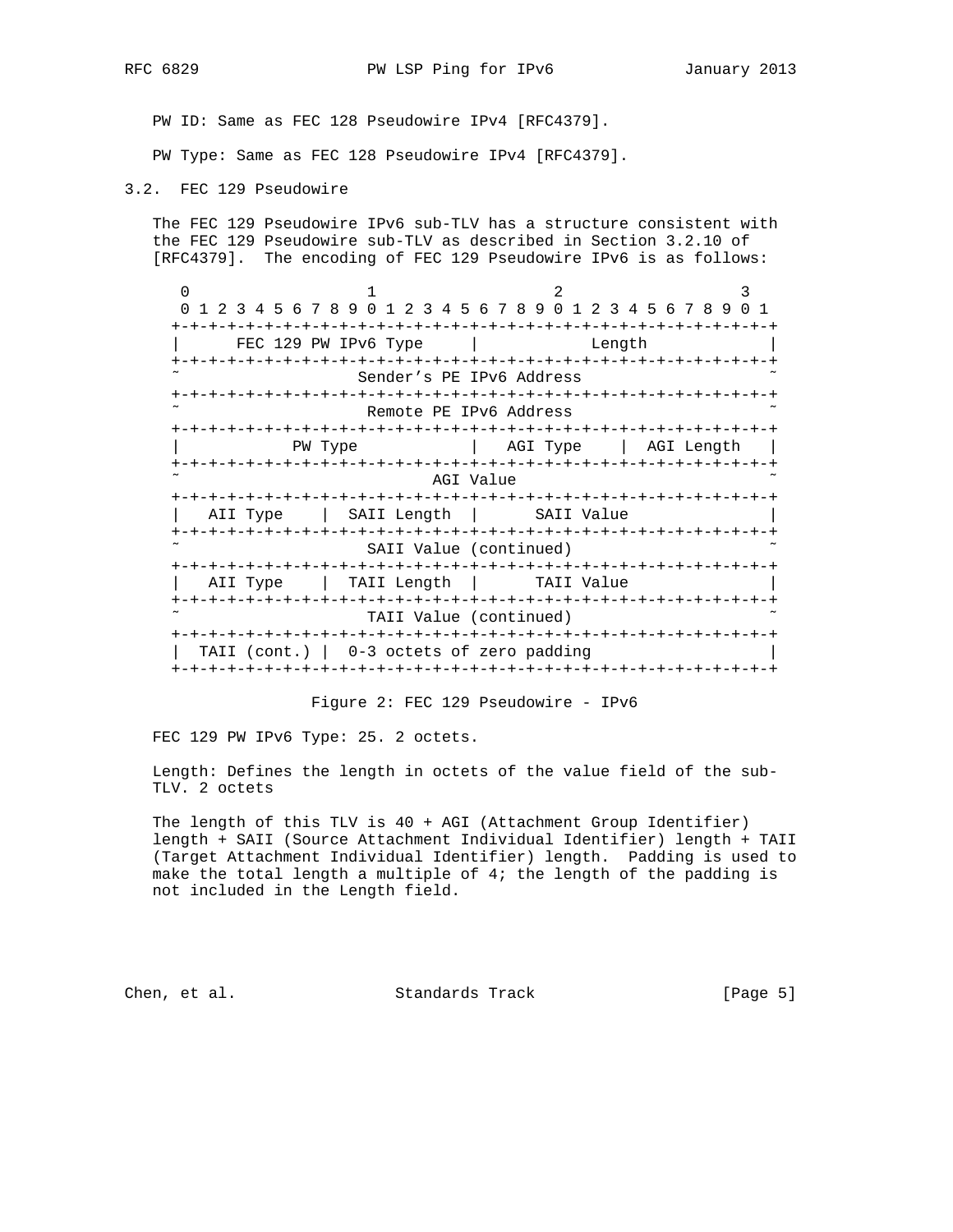Sender's PE IPv6 Address: The source IP address of the target IPv6 LDP session. 16 octets.

 Remote PE IPv6 Address: The destination IP address of the target IPv6 LDP session. 16 octets.

The other fields are the same as FEC 129 Pseudowire IPv4 [RFC4379].

4. Summary of Changes

 Section 3.2 of [RFC4379] tabulates all the sub-TLVs for the Target FEC Stack. Per the change described in Sections 2 and 3, the table would show the following:

| Sub-Type | Length | Value Field                              |
|----------|--------|------------------------------------------|
|          |        |                                          |
| $\cdots$ |        |                                          |
| 9        | 10     | "FEC 128" Pseudowire - IPv4 (Deprecated) |
| 10       | 14     | "FEC 128" Pseudowire - IPv4              |
| 11       | $16+$  | "FEC 129" Pseudowire - IPv4              |
| $\cdots$ |        |                                          |
| 2.4      | 38     | "FEC 128" Pseudowire - IPv6              |
| 25       | $40+$  | "FEC 129" Pseudowire - IPv6              |

5. Operation

 This document does not define any new procedures. The process described in [RFC4379] MUST be used.

6. IANA Considerations

 IANA has made the following assignments in the "Multi-Protocol Label Switching (MPLS) Label Switched Paths (LSPs) Ping Parameters" registry.

 The following sub-TLV changes, which comprise three updates and two additions, are made for the TLV Type 1 "Target FEC Stack" in the "TLVs and sub-TLVs" sub-registry.

 The names of the Value fields of these three Sub-TLVs have been updated to include the "IPv4" qualifier (see Section 2), and the Reference has been updated to point to this document:

| Type | Sub-Type | Value Field                              |
|------|----------|------------------------------------------|
|      |          |                                          |
|      |          | "FEC 128" Pseudowire - IPv4 (Deprecated) |
|      | 1 ∩      | "FEC 128" Pseudowire - IPv4              |
|      |          | "FEC 129" Pseudowire - IPv4              |
|      |          |                                          |

| [Page 6]<br>Standards Track<br>Chen, et al. |  |  |
|---------------------------------------------|--|--|
|---------------------------------------------|--|--|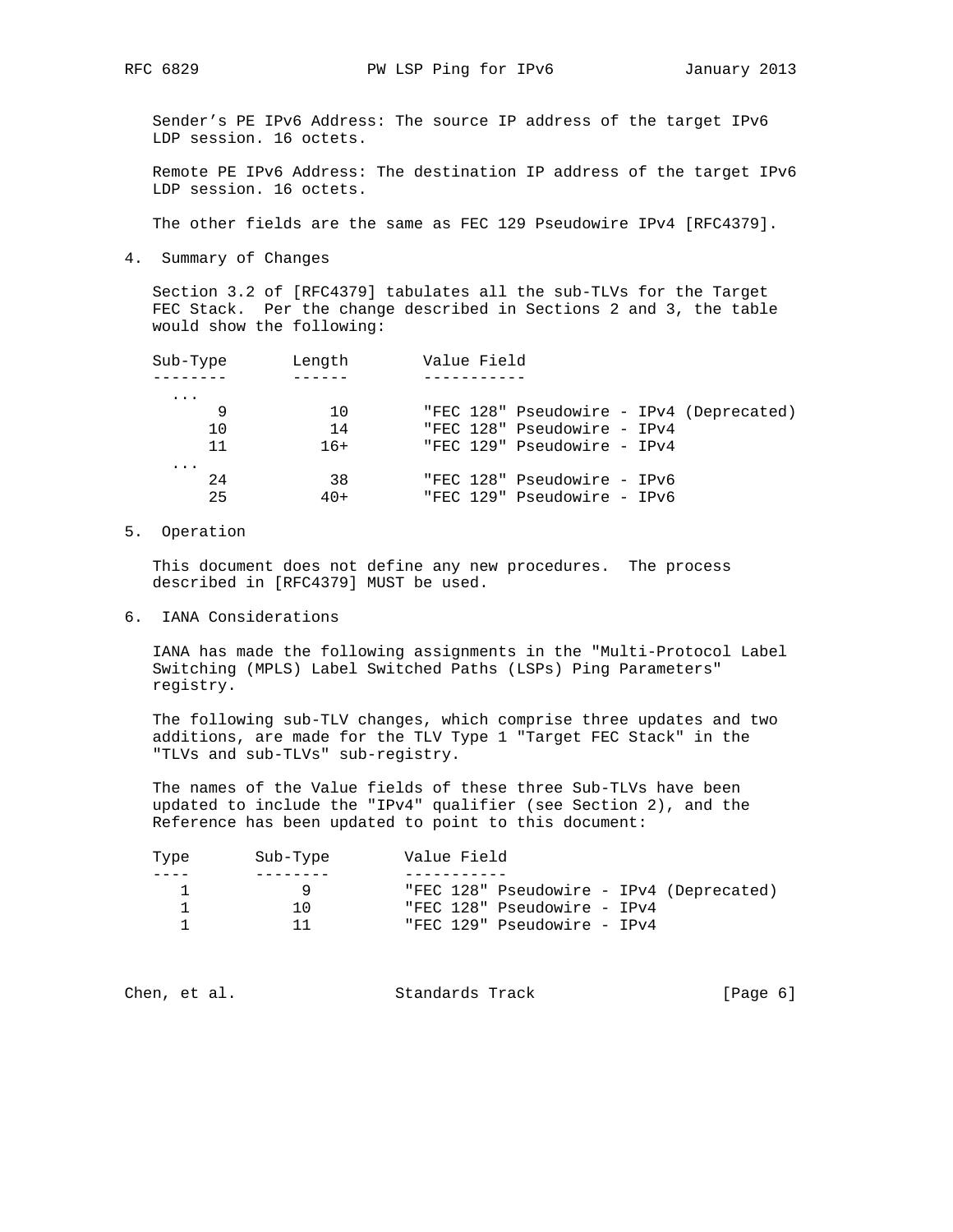Two new entries for the Sub-Type field of the Target FEC TLV (see Section 3) have been created:

| Type | Sub-Type | Value Field                 |
|------|----------|-----------------------------|
|      |          |                             |
|      | 24       | "FEC 128" Pseudowire - IPv6 |
|      | 25       | "FEC 129" Pseudowire - IPv6 |

7. Security Considerations

 This document does not introduce any new security issues; the security mechanisms defined in [RFC4379] apply here.

8. Acknowledgements

 The authors gratefully acknowledge the review and comments of Vanson Lim, Tom Petch, Spike Curtis, Loa Andersson, and Kireeti Kompella.

- 9. References
- 9.1. Normative References
	- [RFC2119] Bradner, S., "Key words for use in RFCs to Indicate Requirement Levels", BCP 14, RFC 2119, March 1997.
	- [RFC4379] Kompella, K. and G. Swallow, "Detecting Multi-Protocol Label Switched (MPLS) Data Plane Failures", RFC 4379, February 2006.
- 9.2. Informative References
	- [MPLS-LDP] Asati, R., Manral, V., Papneja, R., and C. Pignataro, "Updates to LDP for IPv6", Work in Progress, June 2012.

Chen, et al. Standards Track [Page 7]